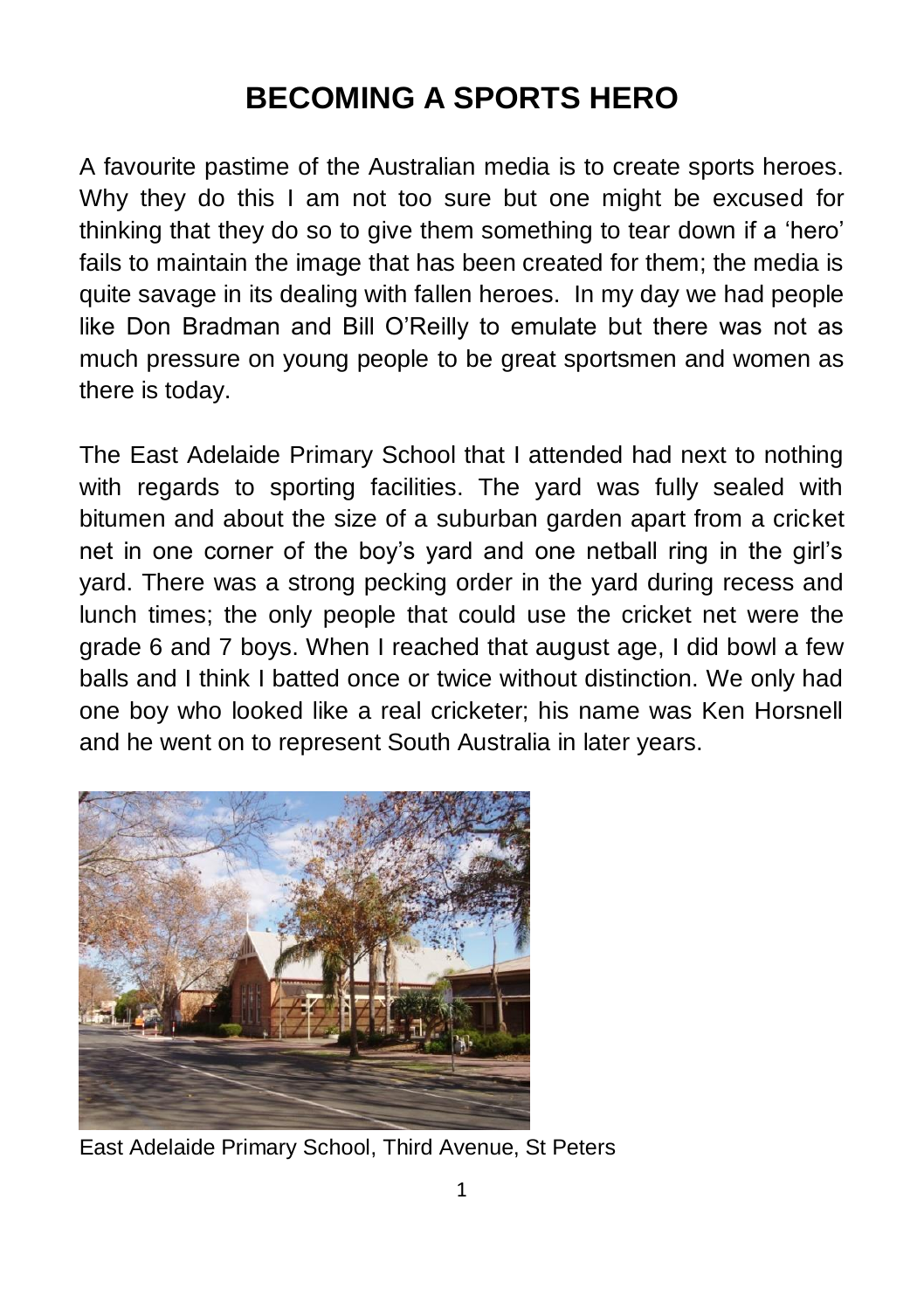In the winter months we kicked a football back and forth in the school yard but the groups of students at each end were so large that anyone who had one or two kicks in a lunch time was considered to have contributed a pretty good performance. Once or twice each year an Australian Rules football team was selected to play other schools. East Adelaide had twenty special jumpers stored away for such occasions. The only time I donned one of these sacred items was in an interschool tunnel ball race – hardly a distinguished appointment.

Major sports being out of the question, the main school yard game was marbles. In mid-April each year, for no apparent reason, one boy or another would bring his marbles to school and in a few days we would all be playing at various sites across the school yard. My father had access to glass marbles so I would start the marble season with quite a large bag of the required weapons; small ones to make it difficult for others to hit and large ones when I wanted to "bomb" someone. The most important thing in marbles strategy was the mysterious word "ebs". You could do practically anything if you were the first to call "ebs", including "rounders" (to shoot your marble from a better position, or "covers" (placing your hand over your marble to prevent it being hit), etc.

As I remember it there were two main games at East Adelaide. One game had a ring of about 30cm diameter drawn on the ground with chalk. Several people could play this game at the same time. The game began when each person threw their marble towards the ring from a prescribed distance and the one nearest the ring had the first shot. To win the game you first had to fire your marble into the ring and from there aim at your opponent's marble. When you hit his marble, you won the game. You could play for fun or 'keeps'; if you played for 'keeps' and lost – you lost your marble.

The other game was "fats"; this could only be played by two people. The "fat" was a drawing 30cm long, about 10cm wide at the middle and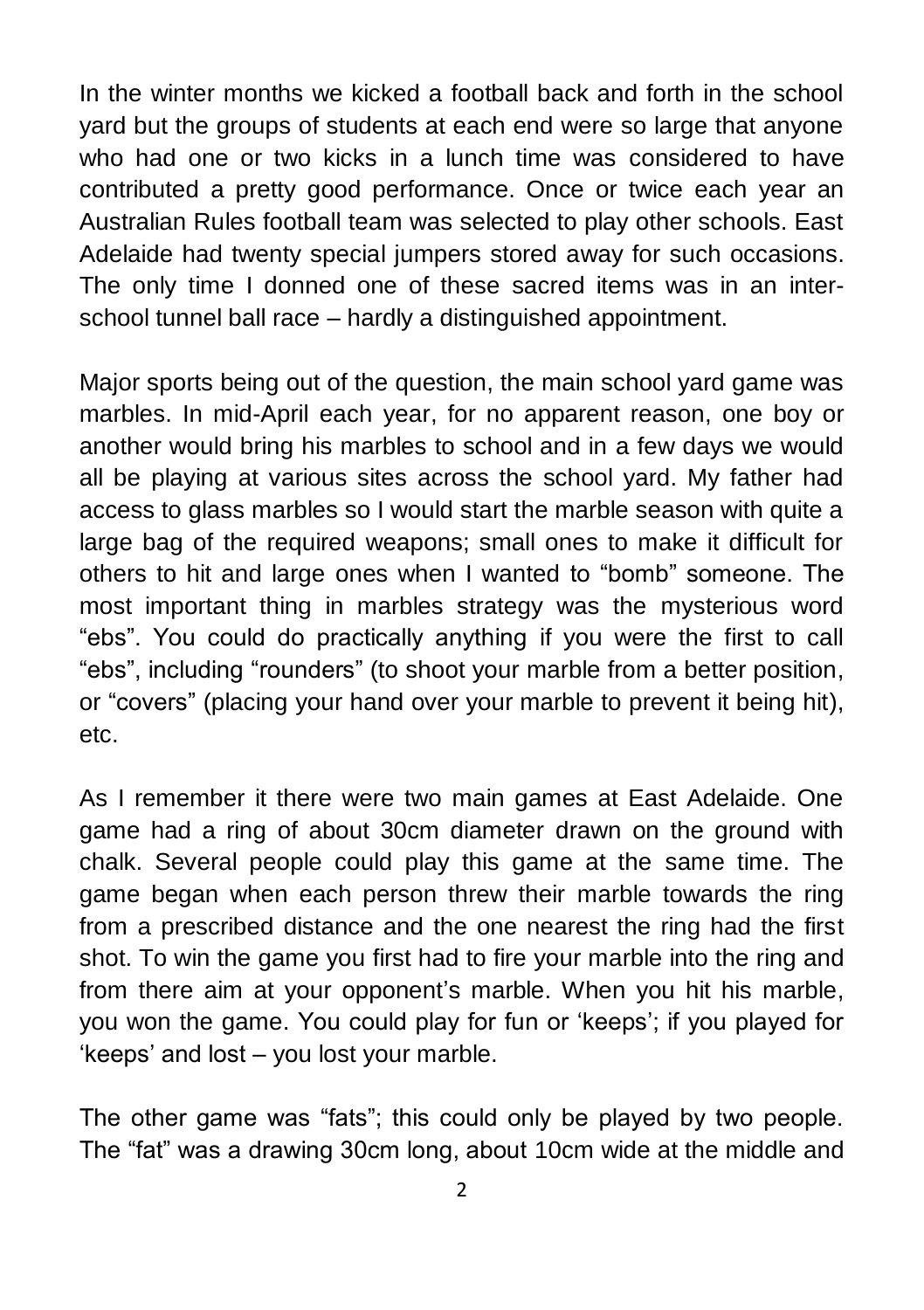with points at each end. Each player placed a marble on the points of the "fat". The game started by the participants throwing their marble towards the fat from a distance; the one whose marble was closest had the first shot. You first had to hit your opponent's hand marble; then you could aim at the marbles on the "fat" - if you hit one of them it was yours.

In our year we had a boy called Colin Reinflusch. He could hit your marble from ten feet with around 98% success. We had another guy called Dean Kuchel who wasn't bad either. Between the two of them, a few weeks into the marble season all my marbles were in their possession. It soon dawned on me that I was not going to rise to sport's hero status playing marbles!

## **High School Days**

I planted my first row of beans when I was six years old and my interest in agriculture was reinforced by my visits to the McKenzie family farm, of which I have spoken previously. These experiences led to my choosing to attend an agricultural high school called Urrbrae. It was a small school; in 1950 when I was in Year 11 we had exactly 100



Prefects at Urrbrae Agricultural high School 1950 from left to right: Eastick, Potter, Skewes, Smith, Winn and Gadd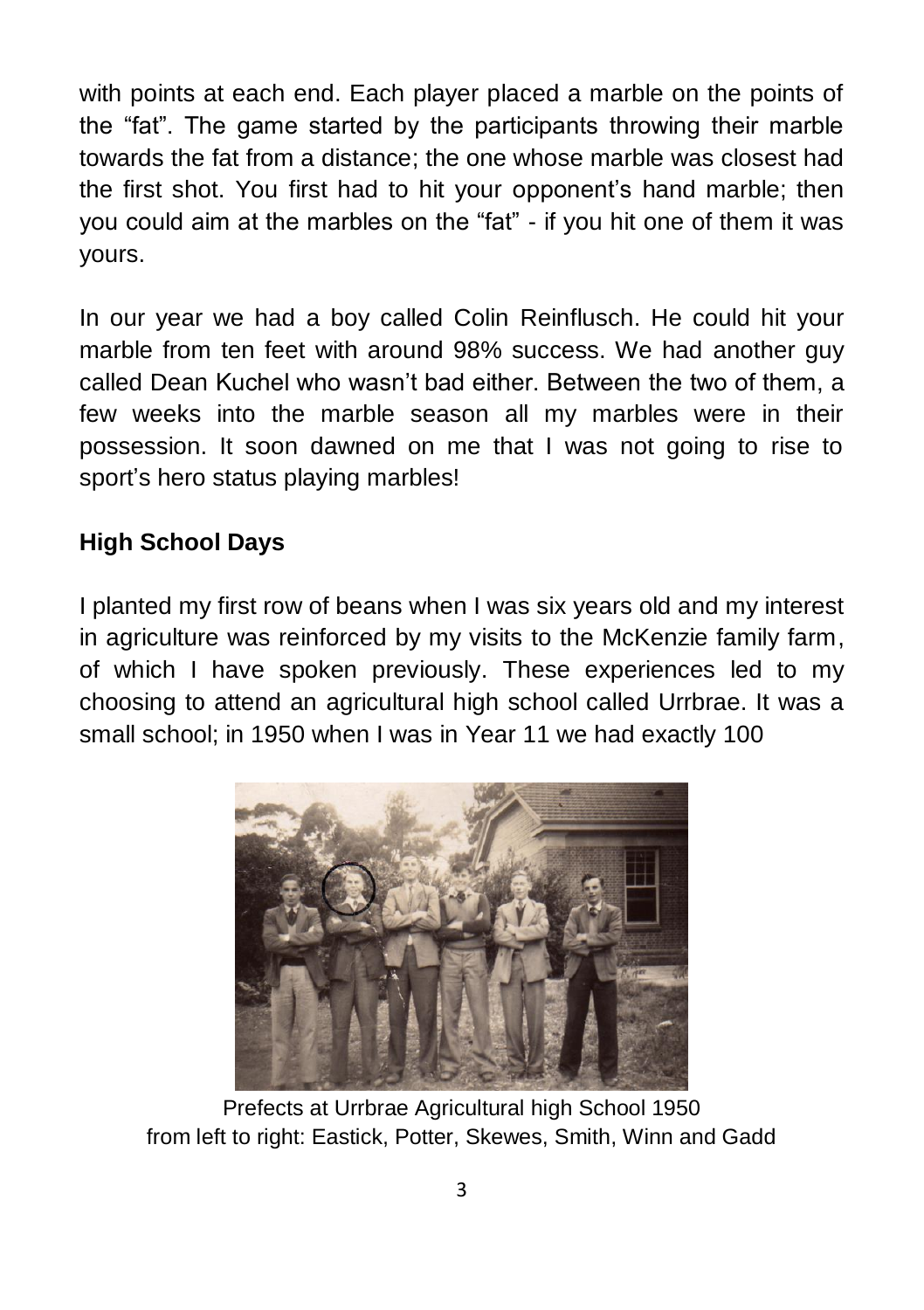students. Urrbrae had slightly better sporting facilities than East Adelaide Primary; it had one earthen tennis court, a cricket net in the school yard and a rough but serviceable oval.

I tried my hand at tennis at school (when I could get on the single court). Sadly, I found that I could only serve with my left hand and could only play with the racquet in my right hand. While this was a good strategy to confuse new opponents for the first few games, it constituted a handicap to my becoming a tennis hero. I played a bit at Lameroo while working down there on holidays in my latter teen years. To be considered a person of significance at Lameroo it was almost obligatory that you be a tennis hero. My school mate and best friend at the time, Lyn Walker, was certainly good at tennis, as was his Dad and Uncle Jack who alternated with Jack Roberts, the Council CEO, as local champion. Alas, I did not become a tennis hero, which was a pity because my life partner Judy was good at it and we might have enjoyed playing together if I had measured up.

The other main games at Urrbrae were cricket and Australian Rules football. Most of the year, my recess and lunch times were taken up at the cricket net. We used a pick handle for a bat and developed reasonable skills at the game. On Thursdays we played House matches on the school oval. My memory of these games was that I was moderately successful – doing my bit, if you know what I mean. I remember one Thursday afternoon when I 'threw caution to the wind' and started swinging wildly at any ball not on the wicket – I held temporary hero status by hitting several sixes and fours and saving our side from defeat against a House with the better team. On Saturday we played against other schools. Flushed with success on the previous Thursday I decided to 'have a go' at everything thrown up to me  $-1$ swung at the first ball and was clean bowled; hero status suspended.

I remember one other thing about school cricket, which might be called my 'introduction to sporting psychology'. The opposition wicket keeper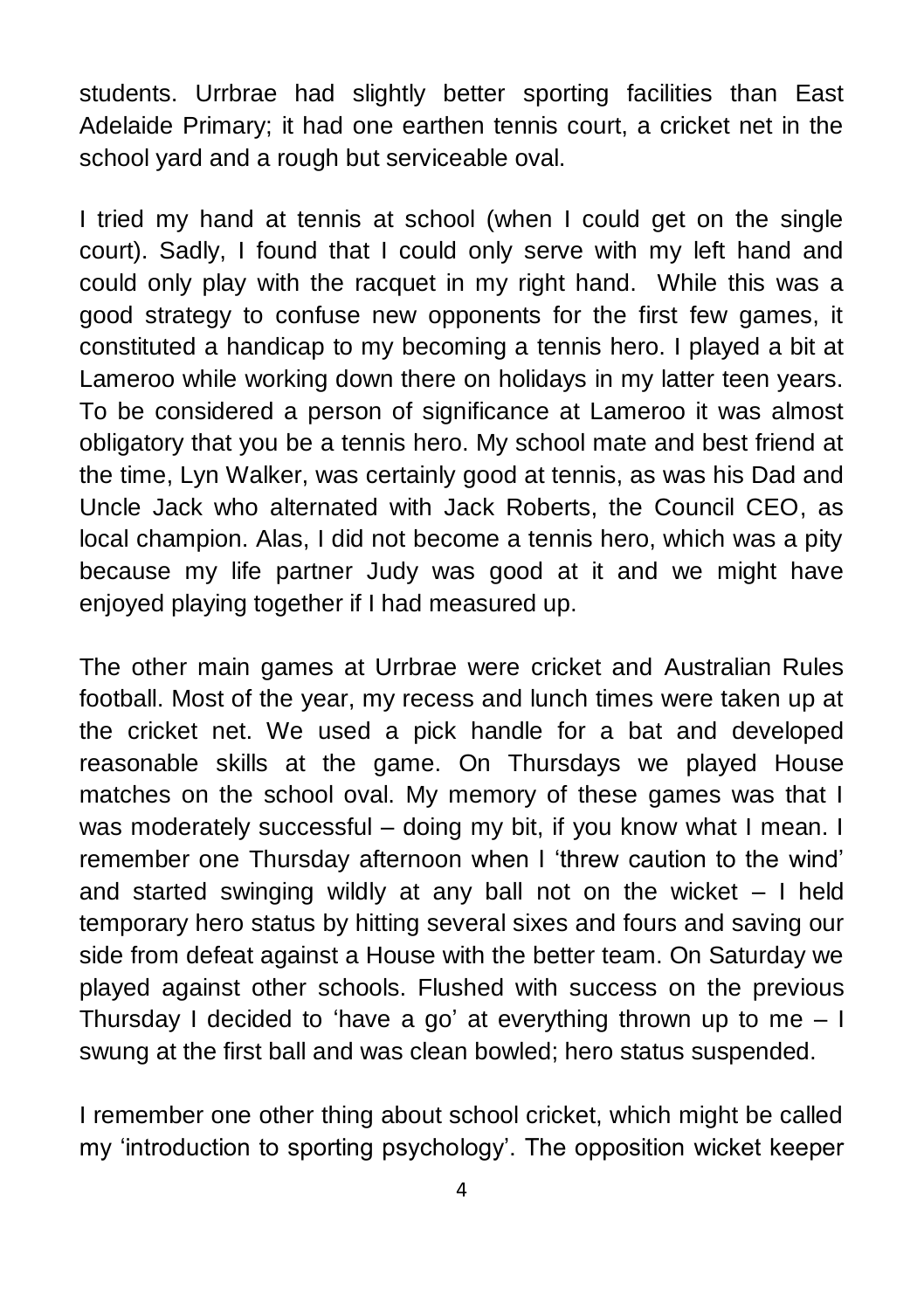had an interesting strategy. He talked all the time, which was annoying, but his conversation was not derogatory but full of praise. If I say so myself, I had two very good shots: a square cut and a straight drive. After my first square cut for four, the conversation behind me was: "Goodness, what do we have here; another Sid Barnes". It was not long before I tried to square cut a ball that did not deserve it and was caught in slips.

The last thing I did at Urrbrae was play in a cricket match against Gawler High School. Don Winn made 104 and I made 33. As I walked off the ground after being caught, the Maths teacher, Brian Hopper called out "I didn't know you had it in you Potter". So much for being a cricket hero at school!

Urrbrae only fielded one inter-school Australian Rules football team, so there was little chance of playing in that until you reached Year 10 and 11. Jumper numbers were handed out according to ability; I was given No. 18 in Year 10 and No. 8 in Year 11. I gathered from this was that I was needed to make up the number but was not a football hero. One thing that I could do well was kick goals – I always won the straight kick competition on Annual Sports Days at Urrbrae.

My straight kicking served me well when I attended Year 12 at Adelaide High School in 1951. I turned out for the football trials in April but missed the A training squad. It must have been a close call because I was elected captain of the B Team. I chose to play fullforward (goal kicker) and kicked over 100 goals for the season, eleven goals in the last match against Scotch College. This was encouraging but, having been relegated to the B Team, did not give me hero status.

The other thing I did at Adelaide High was train with the athletics team. At Urrbrae we had an Annual Sports Day which nobody trained for, apart from Don Winn. In my final year there I ran close second to Don in the 100m and 200m and second in the high jump behind another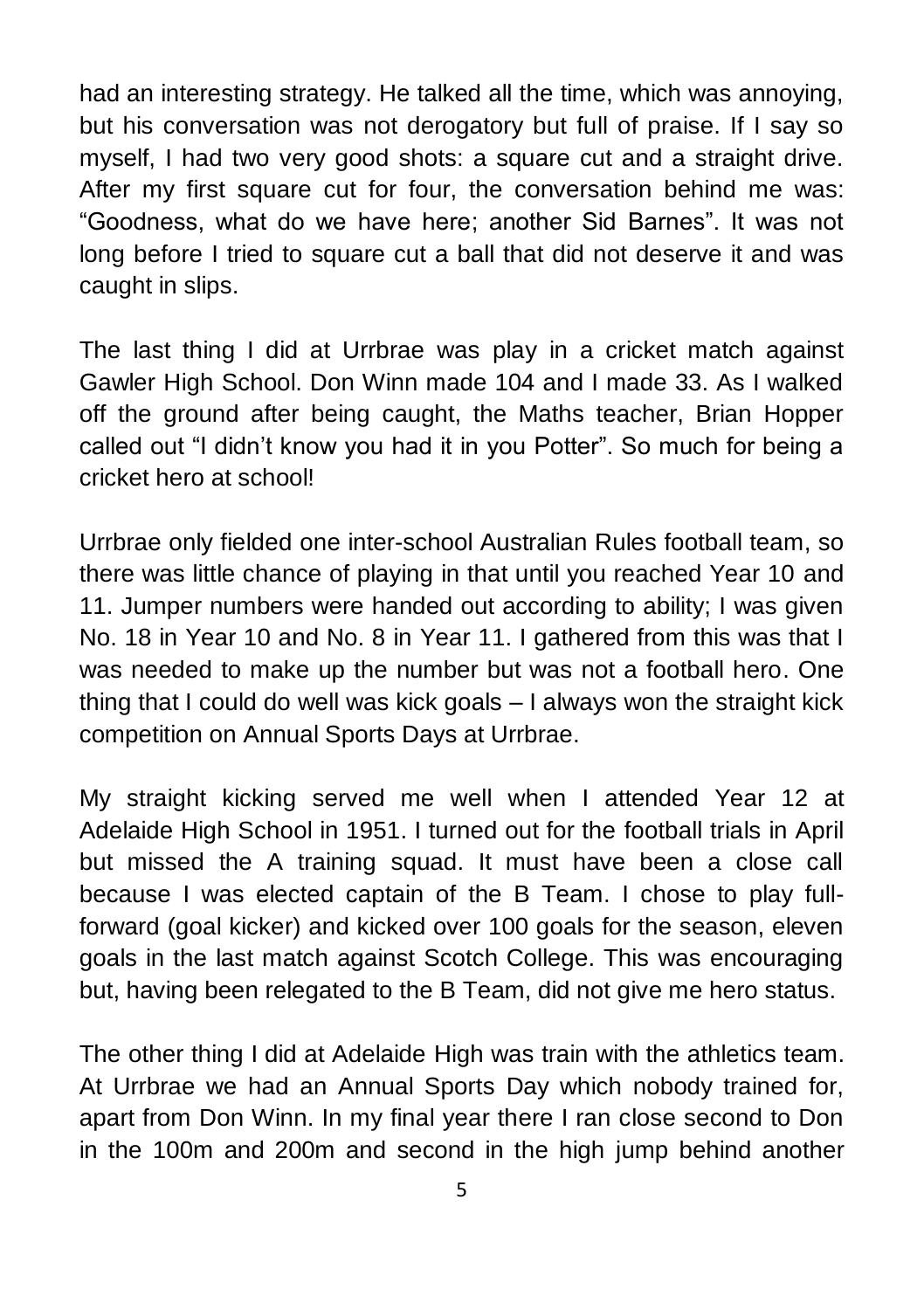student. This persuaded me that I should train at Adelaide High; if I could nearly beat Don Winn with no training what could I do if I trained? I was selected to run in the inter-School 4 x 100m relay team on the Adelaide Oval. We won the race, thanks to having Wesley Robinson and John Morris in our team; Wesley had been SA Schools sprint champion in 1950 and John went on to become national school's sprint champion in 1951. I did well enough in my leg; probably because I ran against non-hero types – most schools did not have more than one or two sprint champions. I was congratulated by the school coach on my run and this encouraged me to enter for the State School Boy Championships. I trained hard but on the day came in 10 yards behind everybody else in both the 100m and 200m. I was definitely not going to be an athletics hero!

I had one last fling at athletics when I arrived at the Adelaide University. Knowing that I was not a runner I decided to try discus and hammer throwing. The first time I tried the hammer, I was whirling the thing around my head in the prescribed manner, when I realised that I had no idea which way I was facing. The only way out was to slow down gradually until the hammer head hit the ground. I walked away from competitive athletics that day and never looked back!

## **Rugby Union**

In my first year at Adelaide University, I turned out to the first Australian Rules practice in April, only to find that there were over three hundred people running around the oval. It also became clear that students from private Secondary Colleges had contacts with team managers that gave them the inside running on team selection. I concluded that there was no way into the Australian Rules competitive environment at Adelaide University.

I mentioned my experience to a fellow student during a botany practical the next day and he said: "why don't you come out and play rugby". I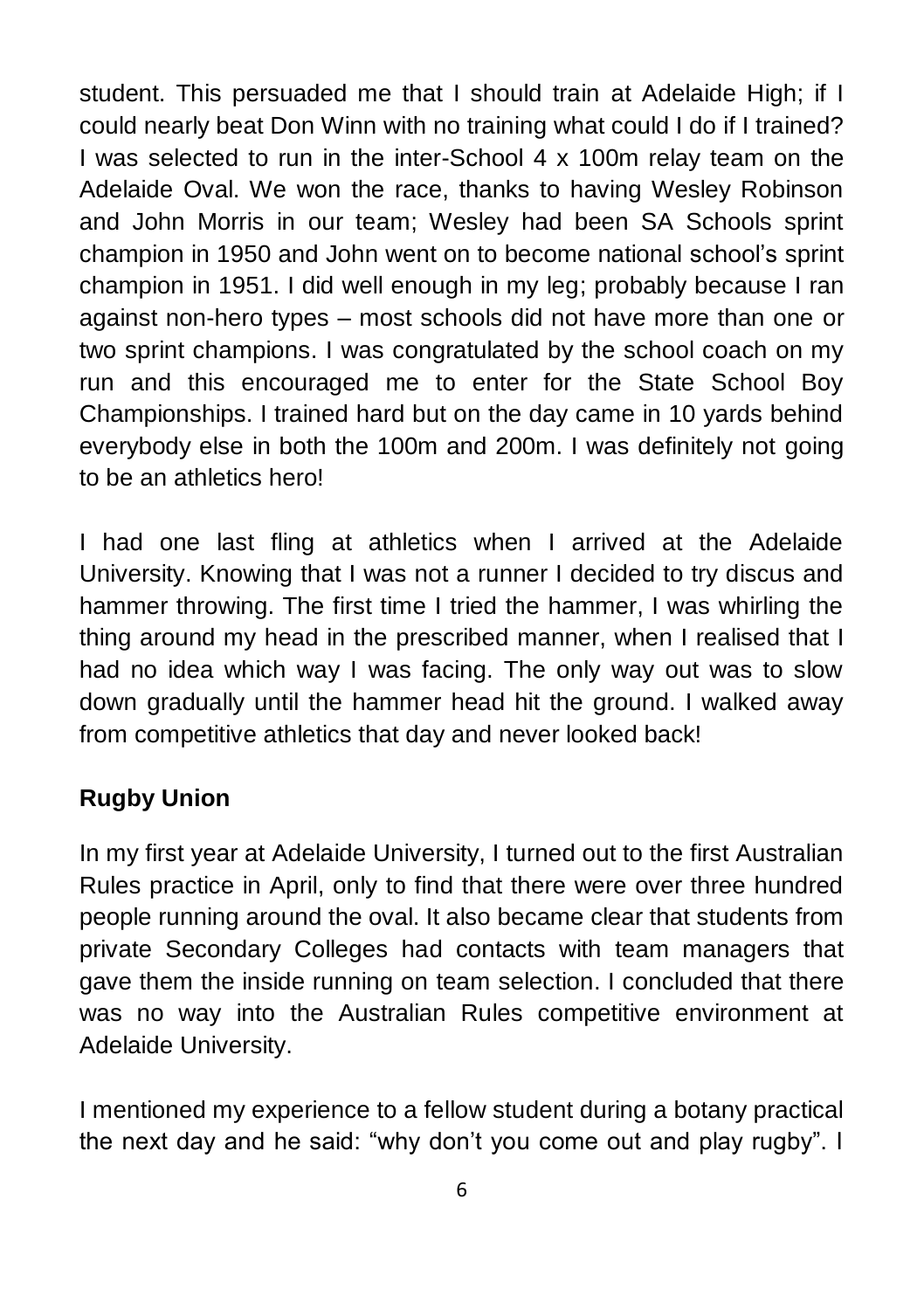knew next to nothing about Rugby Union, except that it was very rough, so I said: "Don't be mad". He said: "At least you could keep fit". I saw sense in this and turned up to rugby practice on the Graduate Oval the next evening. The first person that I met was fifth year medical student and Rugby Club Captain, Mick Hone. In five minutes, Mick demonstrated to me how to pass the ball and how to tackle the opposition. He also asked me if I could run at all. I said I could run a bit and that was obviously the reason that I found out the next day that I was in the B Team for a Saturday match, playing in the backs on the wing. I scored three tries in my first match, four in the second and for the third match I was selected to play in the A team! It turned out that I was a much better rugby player than Australian Rules player.



Adelaide University Rugby Team in Sydney, 1953 - Potter crouching first left; and Potter trying to look cool in his State blazer

In 1953 and 1954 I participated in two Inter-Varsity Competitions (Sydney in 1953 and Perth in 1954). In 1954 I was selected to play in a South Australian Junior 15 and toured Victoria. I also played in several curtain raisers to International Matches in Adelaide and once in trial match for Senior State selection over the next few years. I missed selection to the State team by a 'short hair', so once again hero status eluded me. Near and yet so far!

I had one moment of pride in rugby. We were playing Melbourne at Sydney University and the referee was Australian Wallabies Captain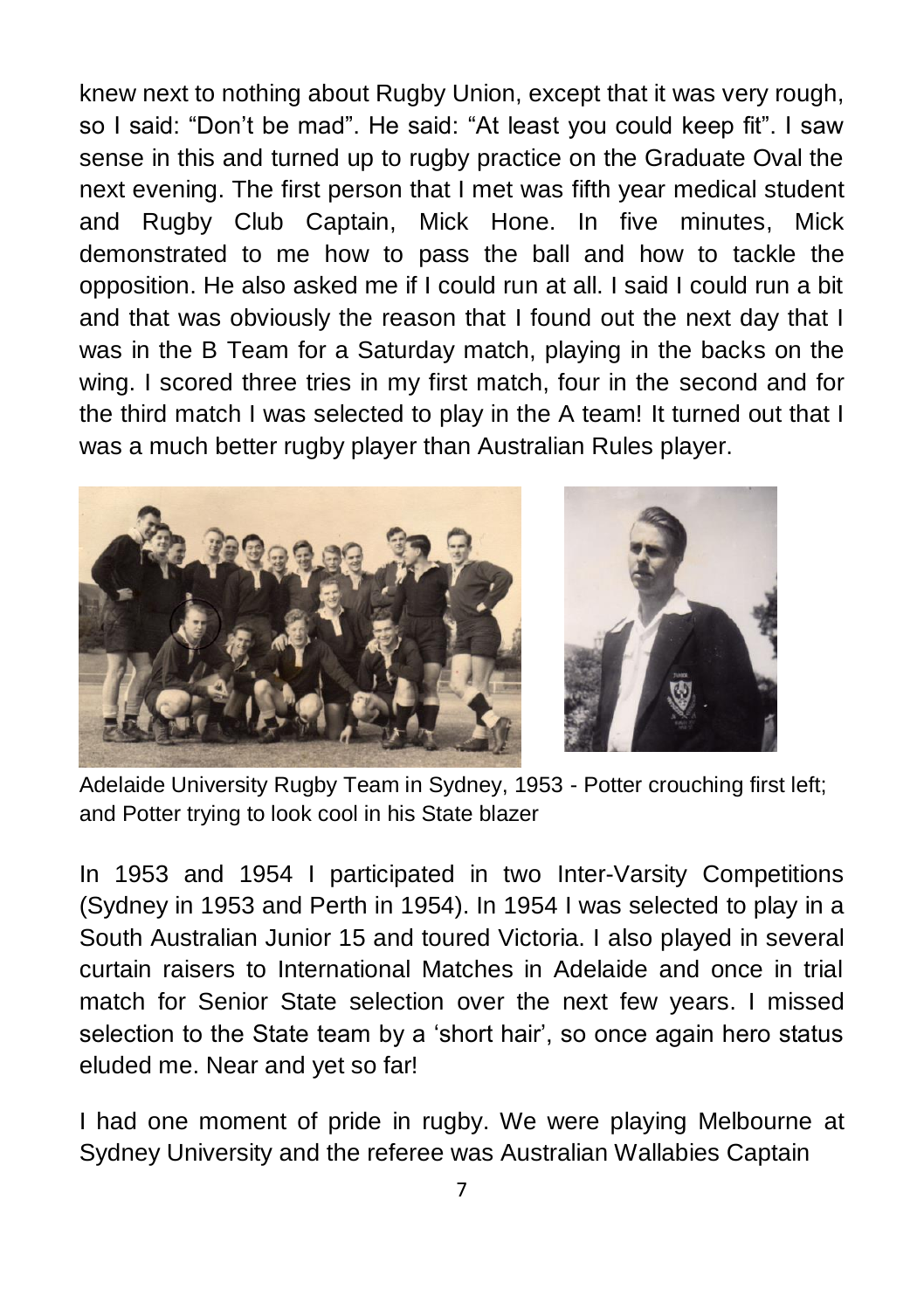John Solomon. I scored a try and Solomon said: "Fair try and a good one". Our captain Bruce Higgins, far left in the photo above, said to me after the match: "You will never score a better try than the one you scored today John". I did not tell anyone that between receiving the ball twenty yards from the touch line and picking myself up after scoring I had no memory whatsoever. Who or what took over me I have no idea to this day. But it was me that scored the try so I was a rugby hero, if only for a day!

I played some cricket while at Adelaide University. Most of my undergraduate time was spent at the Waite Institute and the Waite had a cricket team which I was persuaded to join. The standard was just about right for my level of performance. I lost an eye in my early teen years, so my batting performances were not memorable. I was called upon to bowl a bit and had some success. One day was particularly memorable. Our usual opening bowler was not with us, so I was given the ball. My first ball jumped off a good length; the batsman got a shock and lifted his bat to defend himself with the result that the ball flew high in the air in the direction of leg slip. The fielder at leg slip was Chris Pannabokke, a Sri Lankan graduate student about five feet high and as thin as a post; he held up his hands in a helpless sort of way and the ball came down and hit him on the head. He was concussed and had to be helped from the ground. The second ball jumped off a length, passed over the batsman's shoulder, through the keeper's gloves, hitting the keeper in the mouth and splitting his upper lip up to his nose. Two balls, two men off the ground; we were playing with nine men! At the drinking hole after the match our captain Jack Harris asked me in a whisper: "How do you make the ball jump like that John". I said: "I have no idea, Jack". Thus, I failed the hero test and a great bowling technique remains a secret to this day!

## **Early Married Years**

After we were married in 1958, Judy and I shifted to Jamestown, South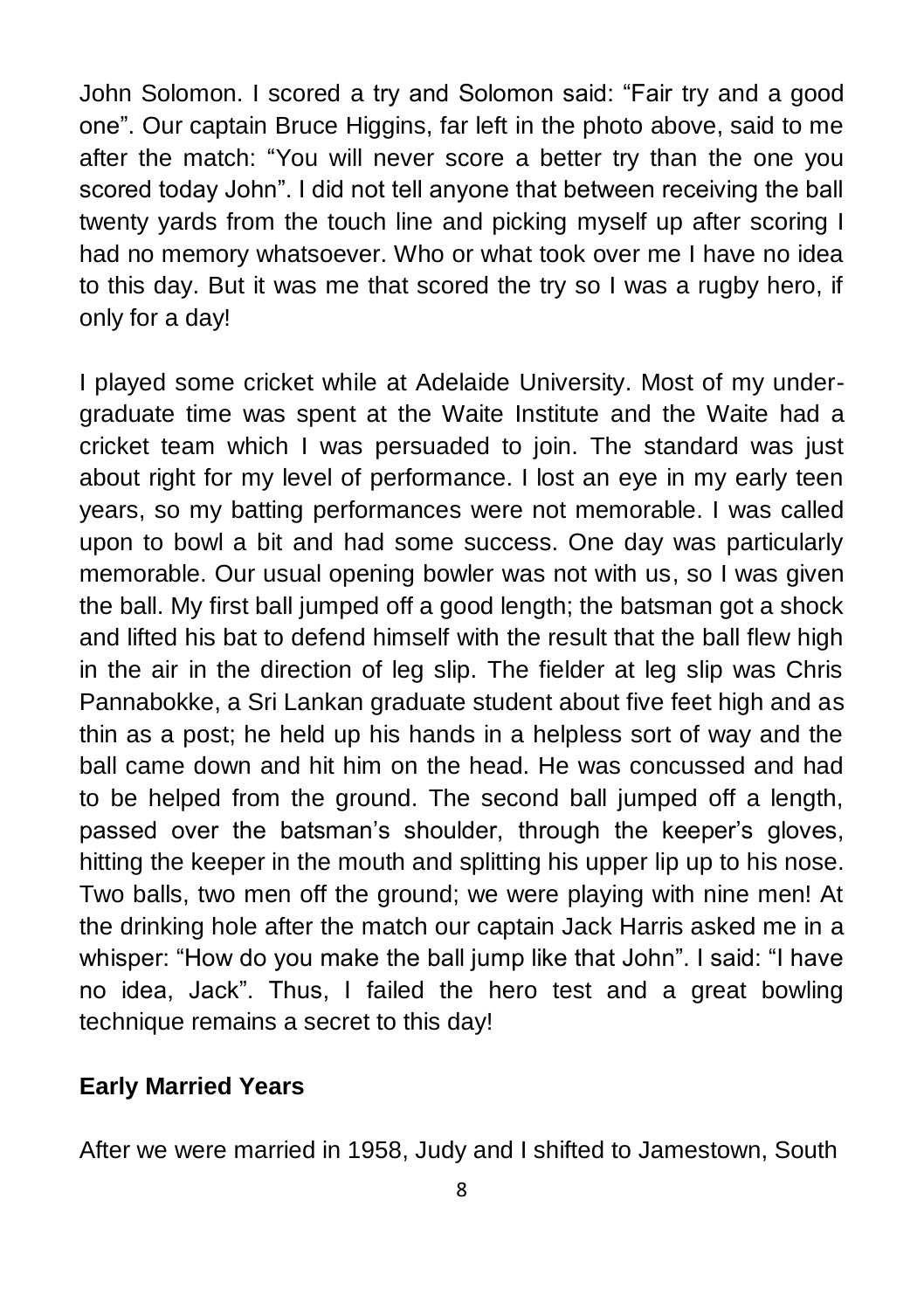Australia. No rugby was played there - Australian Rules was king – so I abandoned thoughts of playing football. Some of my work colleagues were golfers and the year I arrived in Jamestown the Golf Club was developing a new course in the Bundaleer Hills. I was persuaded to join in this venture; Keith Sinclair my neighbour and I built the bar for the new club house. I bought a basic set of clubs and on Saturday afternoons was found learning about the in-built frustrations of the gentle art of golf.

I don't recall a lot about my golf career at Jamestown. I certainly did not win any prizes in competitions. What I do remember was hitting off on the first tee in a fog one day and wondering how I would ever find the ball again. I also recall my frustration as seeing a crow pick up my ball off the fairway after I had hit a perfect 2-Wood on the tenth hole one afternoon. Golf has occasional moments of joy mixed with a lot of disappointments.

When we moved to Loxton in 1962 I took up golf again in the winter. The course was flat and uninteresting and the clubhouse routine after play was sterile. Everybody sat around with a large bottle of beer in front of them and indulged in aimless conversation for half an hour. Playing golf meant that I was away from my growing family for five hours. I was improving slowly but when Ian McInnes told me that I would have to hit one thousand balls a week to get any better I decided to put golf behind me.

I played cricket at Loxton for two years. Each town team in the Riverland had five or six outstanding players but need a few also-rans to make up the team. I was one of the latter at Loxton. I did not distinguish myself in any way, and one day, batting in  $42^{\circ}$ C heat, I decided to lift my bat and allow the ball to take my middle stump so that I would join my family who were fishing in relative coolness down at the Murray River. Cricket was behind me.